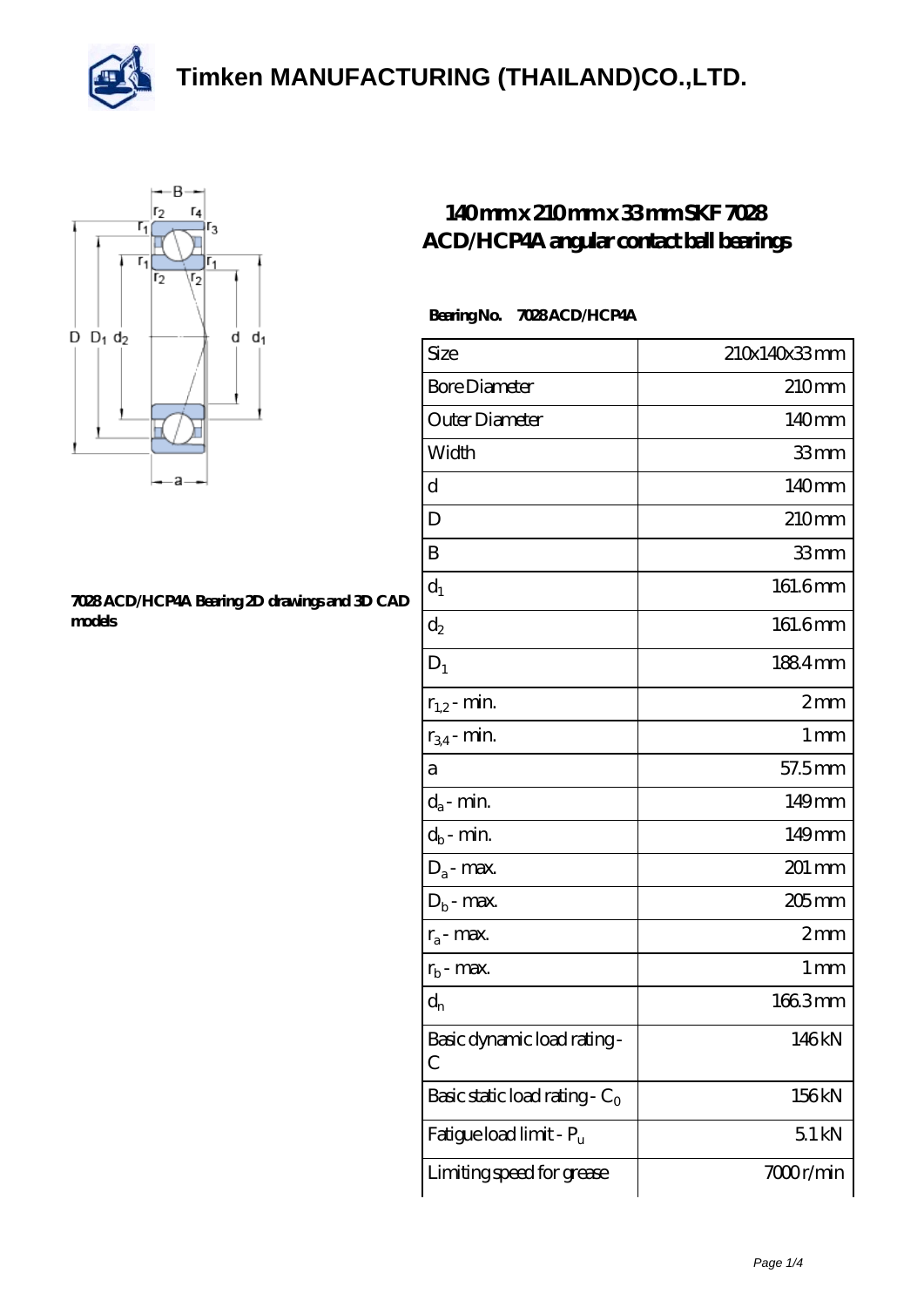

| lubrication                           |             |
|---------------------------------------|-------------|
| Limiting speed for oil<br>lubrication | 11000mm/min |
| Ball - $D_w$                          | 22.225mm    |
| $Ball - z$                            | 22          |
| $G_{ref}$                             | 45cm3       |
| Calculation factor - e                | 068         |
| Calculation factor - $Y_2$            | 0.87        |
| Calculation factor - $Y_0$            | 038         |
| Calculation factor - $X_2$            | 041         |
| Calculation factor - $Y_1$            | 092         |
| Calculation factor - $Y_2$            | 1.41        |
| Calculation factor - $Y_0$            | 0.76        |
| Calculation factor - $X_2$            | 067         |
| Preload class $A - G_A$               | 900N        |
| Preload class $B - G_B$               | 1800N       |
| Preload class $C - G_C$               | 3600N       |
| Preload class $D - G_D$               | 7200N       |
| Calculation factor - f                | 1.16        |
| Calculation factor - $f_1$            | 0.99        |
| Calculation factor - $f_{2A}$         | 1           |
| Calculation factor - $f_{2B}$         | 1.02        |
| Calculation factor - $f_{\chi}$       | 1.05        |
| Calculation factor - $f_{ZD}$         | 1.08        |
| Calculation factor - f <sub>HC</sub>  | 1.02        |
| Preload class A                       | 404N/micron |
| Preload class B                       | 530N/micron |
| Preload class C                       | 702N/micron |
| Preload class D                       | 950N/micron |
|                                       |             |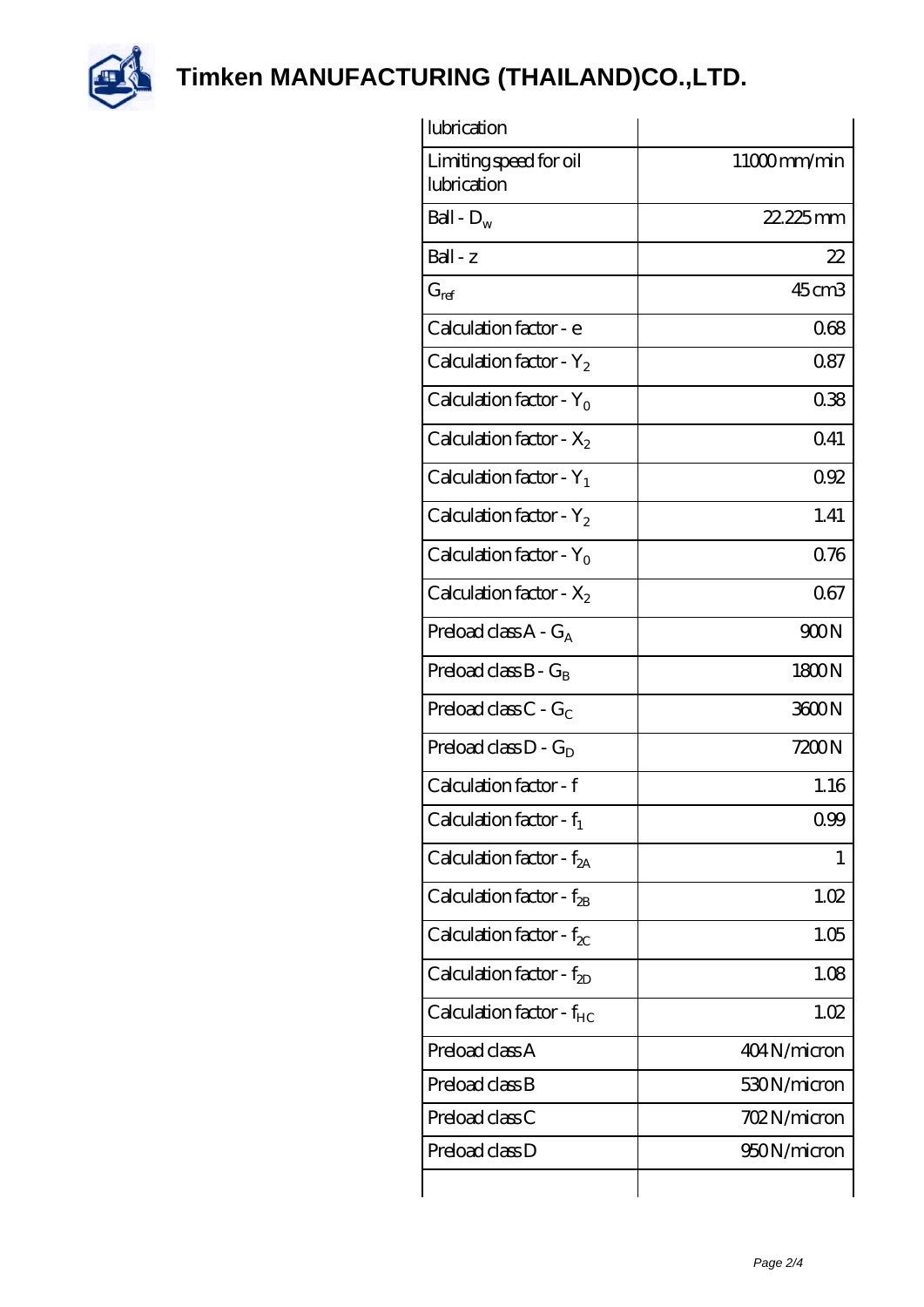

| $d_1$                                       | 161.6mm           |
|---------------------------------------------|-------------------|
| $\mathrm{d}_2$                              | 161.6mm           |
| $D_1$                                       | 1884mm            |
| $r_{1,2}$ min.                              | 2mm               |
| $r_{34}$ min.                               | 1 <sub>mm</sub>   |
| $d_{a}$ min.                                | 149mm             |
| $d_h$ min.                                  | $149$ mm          |
| $D_a$ max.                                  | 201 mm            |
| $Db$ max.                                   | 205mm             |
| $r_a$ max.                                  | 2mm               |
| $r_{\rm b}$ max.                            | 1 mm              |
| $d_{n}$                                     | 1663mm            |
| Basic dynamic load rating C                 | 146kN             |
| Basic static load rating $C_0$              | 156kN             |
| Fatigue load limit P <sub>u</sub>           | 51kN              |
| Attainable speed for grease<br>lubrication  | 7000r/min         |
| Attainable speed for oil-air<br>lubrication | 11000r/min        |
| Ball diameter $D_w$                         | 22.225mm          |
| Number of balls z                           | 22                |
| Reference grease quantity<br>$G_{ref}$      | $45 \text{ cm}^3$ |
| Preload class A $G_A$                       | 900N              |
| Static axial stiffness, preload<br>classA   | $404N/\mu$ m      |
| Preload class $BG_B$                        | 1800N             |
| Static axial stiffness, preload<br>classB   | $530N/\mu$ m      |
| Preload class C $G_C$                       | 3600N             |
| Static axial stiffness, preload<br>classC   | 702N/µ m          |
| Preload class $D G_D$                       | 7200N             |
| Static axial stiffness, preload             | 950N/µ m          |